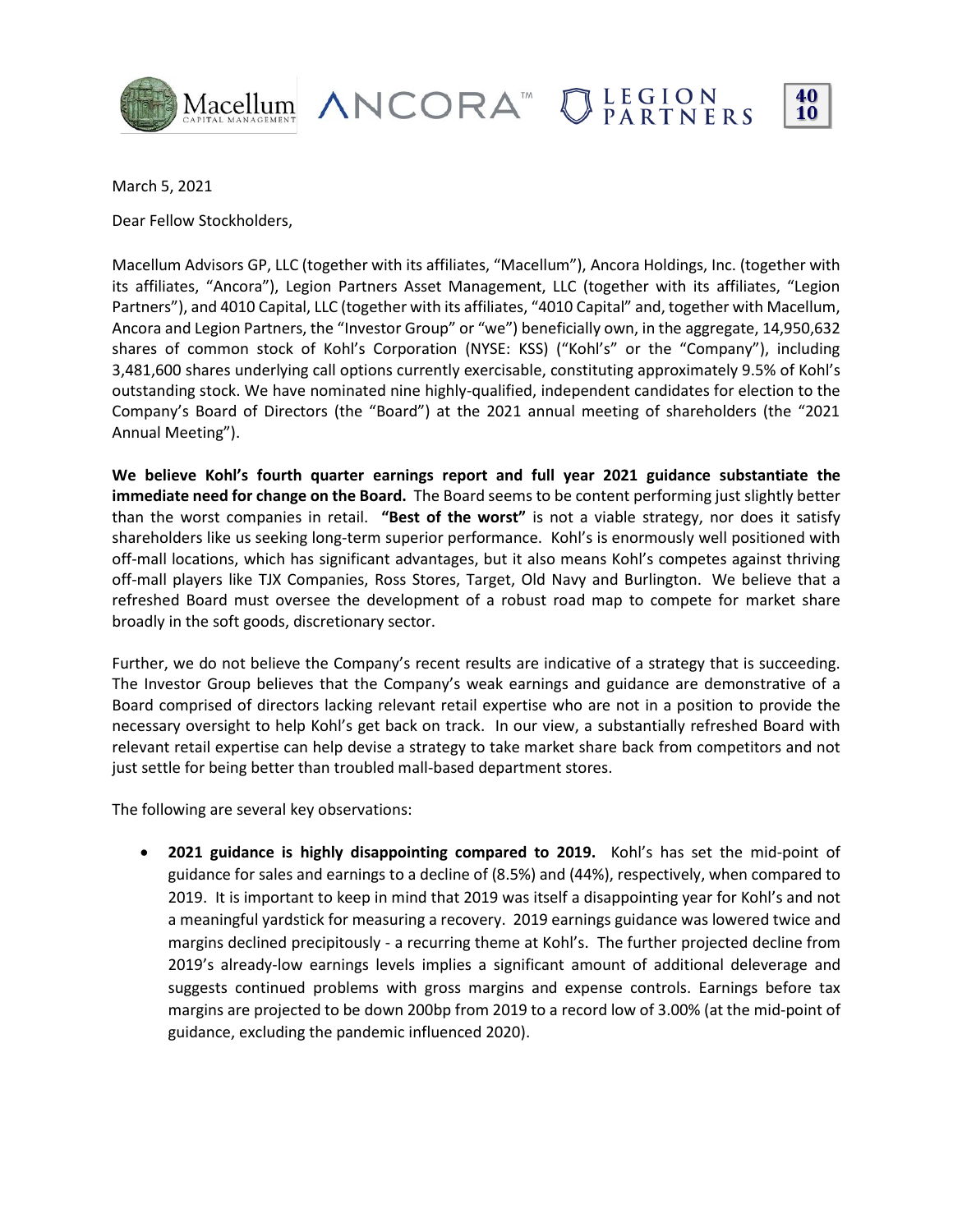Adj. EPS FY 2018 - FY 2021E



Reported Adj. EPS ■ Low-End of Adj. EPS Guidance GHigh-End of Adj. EPS Guidance

Source: Company SEC Filings

- **Setting low operating goals raises substantial questions about Board oversight and lack of urgency.** The Investor Group was pleased to hear from management that it was setting a 7% to 8% operating margin target that can be achieved without sales recovering to 2019 levels. However, this newly unveiled goal suggests that the Company should have been able to reach a 7% to 8% operating margin in 2019, whereas it actually posted an operating margin of only 6.1%. The Investor Group is perplexed as to why a 6.1% operating margin was tolerated in 2019 when apparently a much higher operating margin was possible? Where was the urgency back then, and why has it taken the Board so long to oversee the construction of a plan to achieve improved margins? Why will it take three more years to achieve these levels of profitability if no sales growth is required? Furthermore, why is the Board apparently unwilling to commit to a sales growth goal in its strategic plan? As the Investor Group has stated, we believe the earnings power of Kohl's can be substantially higher with a Board that has more relevant retail expertise. Unfortunately, we worry the answers to all these questions are simply that the Board is reticent to set quantifiable goals to which they can be held accountable.
- **We believe the dramatic decline in the dividend directly contradicts the progress the Board is touting.** The dividend being reinstated at a \$1.00 annual run rate is disappointing considering Kohl's paid a pre-pandemic run-rate dividend of \$2.81. At least six other retailers, including TJX Companies, Ross Stores, American Eagle Outfitters, Gap, Guess and Dick's Sporting Goods, have all reinstated their dividends at levels equal to or greater than pre-pandemic levels. The Investor Group is concerned that such a low dividend at Kohl's may represent the Board's belief that the earnings power of Kohl's has been impaired by the pandemic for the long-haul. Further, the reinstatement of the dividend at this level is at odds with the rosy comments made about Kohl's future performance by the Company's CEO and CFO on the March 2, 2021 earnings call. At any rate, the Investor Group would have preferred to see a substantially larger share repurchase than the reinstatement of a dividend given the current share price. Nonetheless, if the Board views the resumption of a dividend payment as necessary, we believe the Company should provide a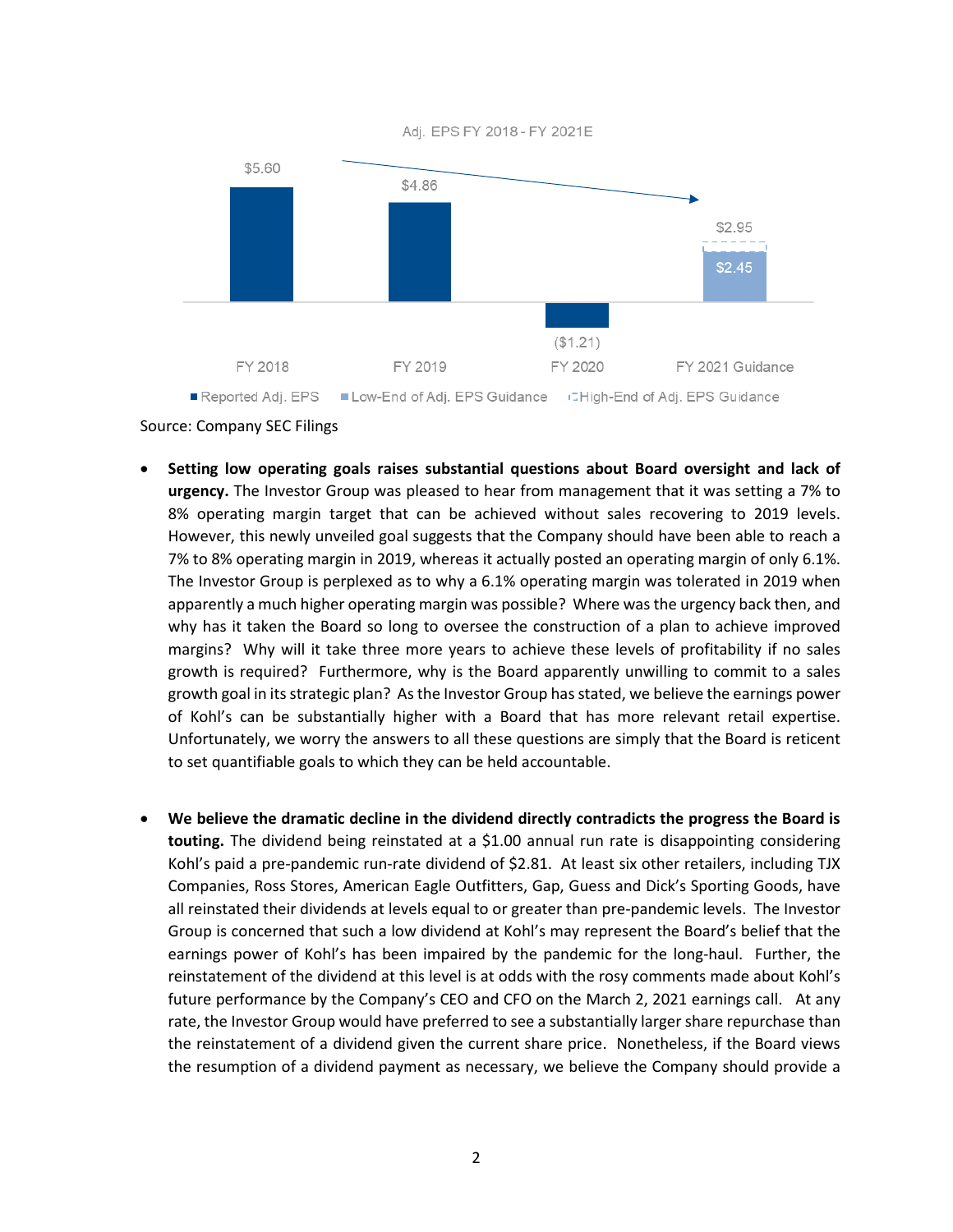clearer message around why the dividend was set at such a low rate given the Company's sizable current cash balance and the highly optimistic outlook articulated by management.

• **The Company's sales continue to underperform.** The Company's third and fourth quarter 2020 results do not suggest to us momentum in the business nor validation of the Company's strategy. In fact, almost every retailer that experienced store closures during the pandemic is now seeing improving results. In our view, the need for change at Kohl's is based on the Company's decade long under-performance leading up to the pandemic. Until now, we have avoided commenting on the Company's 2020 performance due to the "black swan" nature of the COVID pandemic. We do not believe such an exercise is helpful in determining the future of Kohl's or assessing why change on the Board is required. However, since the Board seems determined to highlight the Company's results during the pandemic as evidence that operations are improving, the Investor Group feels it is important to clarify the facts and what it views as a misleading characterization of the Company's performance by the Board. As highlighted in the table below, Kohl's results are far from a confirmation of the Company's strategy being successful. In fact, Kohl's most recent sales growth has exceeded that of only three of its peers. That Kohl's could consider these results "strong" as stated in their February 22, 2021 letter is further evidence in our view of the Board's "best of the worst" mentality.

| <b>Year-Over-Year Sales Growth (Declines)</b> |       |           |  |  |  |
|-----------------------------------------------|-------|-----------|--|--|--|
|                                               | Q3    | Q4        |  |  |  |
| HIBB(1)                                       | 20%   | 22%       |  |  |  |
| TGT                                           | 21%   | 21%       |  |  |  |
| <b>BURL</b>                                   | (6%)  | 4%        |  |  |  |
| LВ                                            | 14%   | 2%        |  |  |  |
| GPS (US Sales)                                | 2%    | (1%)      |  |  |  |
| Old Navy (US Sales)                           | 15%   | 7%        |  |  |  |
| AEO                                           | (3%)  | (2%)      |  |  |  |
| TJX (US Sales)                                | (3%)  | (2%)      |  |  |  |
| ANF (US Sales)                                | (4%)  | (3%)      |  |  |  |
| ROST                                          | (2%)  | (4%)      |  |  |  |
| URBN                                          | (2%)  | (7%)      |  |  |  |
| <b>DDS</b>                                    | (26%) | (18%)     |  |  |  |
| м                                             | (23%) | (19%)     |  |  |  |
| <b>JWN</b>                                    | (16%) | (20%)     |  |  |  |
| <b>BBBY</b>                                   | (5%)  | <b>NA</b> |  |  |  |
| Average                                       | (2%)  | (2%)      |  |  |  |
| Peer Group Average (2)                        | (7%)  | (7%)      |  |  |  |
| <b>KSS</b>                                    | (13%) | (10%)     |  |  |  |

#### **Change in Sales by Rank: Q3 and Q4 2020**

Source: Company SEC Filings.

Note: Peers ranked by Q4 sales change YoY. US Sales breakdown not available for AEO, LB and URBN.

(1) Q4 represents comparable sales reported in preliminary results.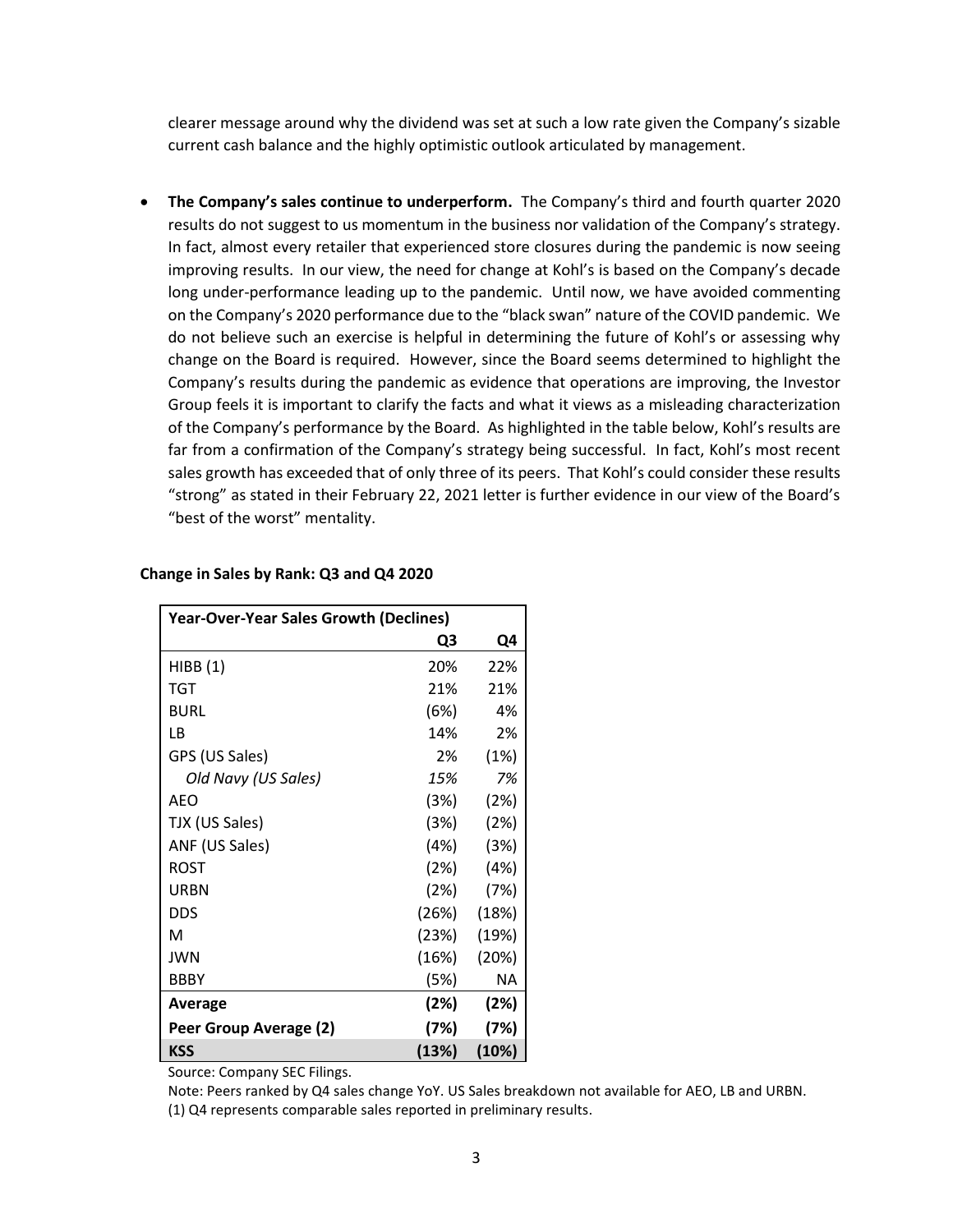(2) Peer Group includes: BBBY, BURL, DDS, GPS (US Sales), JWN, LB, M, ROST and TJX (US Sales).

- **We believe a sale leaseback transaction could create meaningful shareholder value –** We believe the Board is trying to hide behind an antiquated indenture that is not "market" for an investmentgrade retailer with \$19 billion in revenue and only \$180 million of net debt that is generating significant free cash flow. This indenture was written in 1995 when the Company had 125 stores and just over \$1 billion in revenue. The Investor Group believes that the Board's failure to address the overly restrictive nature of this indenture is yet another example of the Board's ineffectiveness. In our view there are many possible solutions to rectify this situation, including to defease certain provisions in the indenture or amend the notes. Macy's announcement on March 2, 2021 of a debt tender offer and consent solicitation is one of many examples of other retailers proactively working through issues of liability management. We believe the 1995 indenture should have been amended long ago, which would have likely enabled the liabilities of the Company to be structured more cost effectively with fewer restrictions. A sale leaseback transaction should be viewed as the equivalent of selling a non-core asset at 14-15x EBITDA while Kohl's stock is trading at 5-5.5x EBITDA
- **We believe Kohl's has an under-optimized balance sheet**. With close to zero net debt, we are surprised that Kohl's is not being more aggressive repurchasing their stock. The Company has \$7- 8 billion in real estate, an undrawn revolver of \$1.5 billion and generates meaningful free cash flow. We support a conservative balance sheet, but in our view, this excessive conservatism is preventing the Company from creating long-term shareholder value.
- **The Investor Group is skeptical that the Amazon returns program is accretive to current earnings.** From an outside perspective, we have seen the program increase SG&A and yet revenue has seen little if any observable benefit. When we asked management detailed questions about the program, it was suggested to us that many of the costs associated with the program were merely fixed costs that Kohl's was already incurring both in the form of store labor and reverse logistics. If this is true, it highlights that a substantial amount of costs at Kohl's were not historically being managed for optimal efficiency. Ourskepticism is further heightened by the fact that management is now stating that to measure how accretive Amazon returns are, shareholders need to consider the "lifetime value" of a customer, as Jill Timm, CFO, mentioned on the March 2, 2021 conference call. This would seem to contradict the prior statement that the program is accretive today. In our view, it could be years before a positive impact is felt on the bottom line, if ever. In addition, the Investor Group believes that there are certain "royalty payments" paid to Amazon related to this program that have not been adequately disclosed to investors.
- **We do not believe Kohl's recent stock performance shows the full picture**. We are focused on the long-term performance of Kohl's, both in evaluating the Board's performance and the opportunity going forward. Kohl's would like to focus the market's attention on a very narrow time frame from the lows of the COVID pandemic to the current trading price, touting the fact that "Kohl's stock has appreciated more than 170% since we released our new strategy in October..." If the Company is going to thrive going forward, we believe it is important for them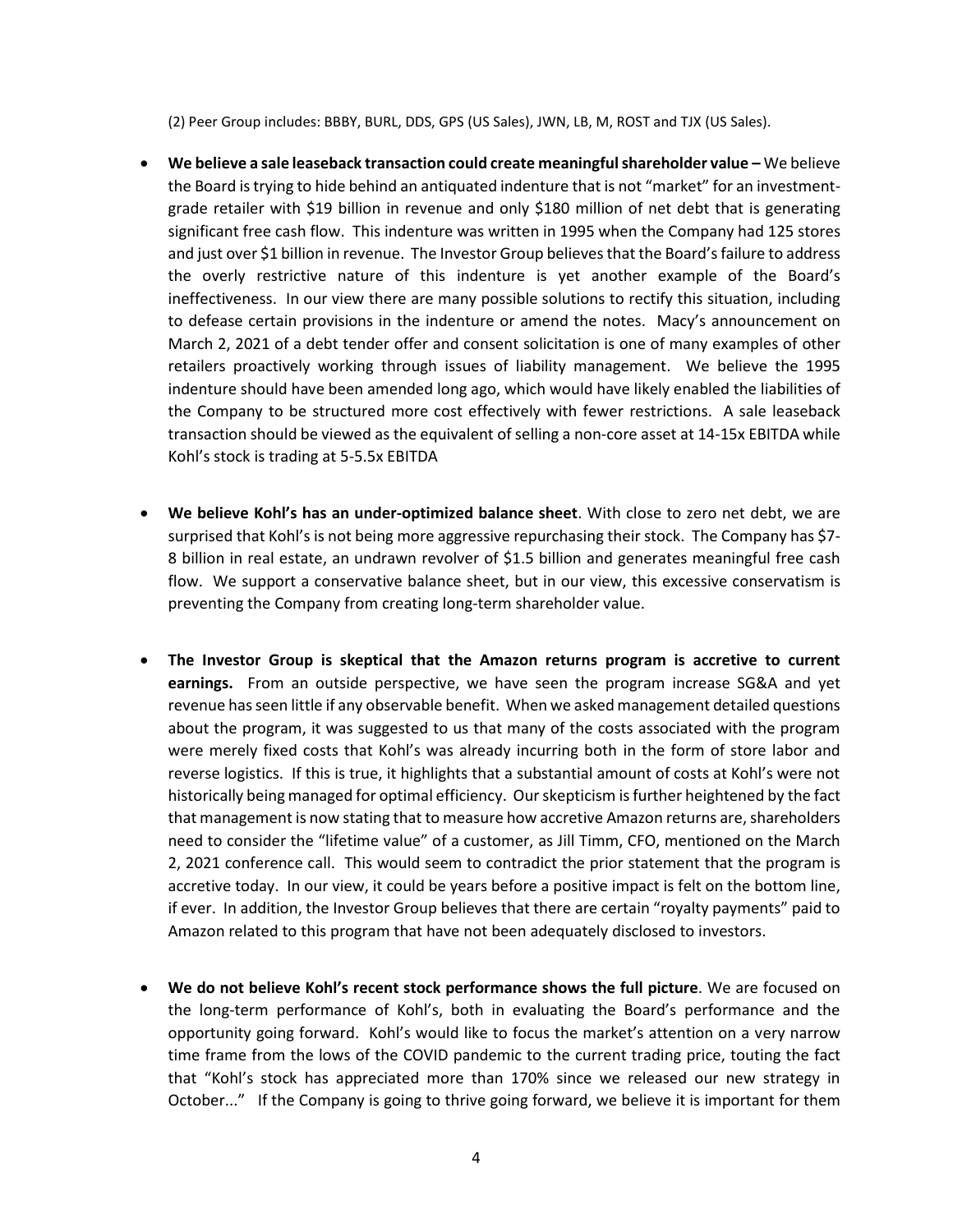to understand and address the fact that Kohl's operational and financial performance have been deteriorating for years. In our view, a bump from the COVID lows is not evidence that the Board has corrected the strategic, structural, and cultural issues that have eaten away at performance for a decade.

Through a longer-term lens, Kohl's shares have done one thing – **UNDERPERFORMED** as the table below clearly indicates:

|                                     | <b>Share Price Performance</b><br>(Total Shareholder Returns Including Dividends) |        |        |         |
|-------------------------------------|-----------------------------------------------------------------------------------|--------|--------|---------|
|                                     |                                                                                   |        |        |         |
|                                     | 1 Year                                                                            | 3 Year | 5 Year | 10 Year |
| <b>Kohl's Corporation</b>           | 7%                                                                                | (23%)  | 10%    | 23%     |
| Peer Group (1)                      | 35%                                                                               | 24%    | 52%    | 186%    |
| <b>ISS Peer Group (2)</b>           | 34%                                                                               | 27%    | 93%    | 431%    |
| <b>Russell 2000 Index</b>           | 30%                                                                               | 37%    | 115%   | 205%    |
| <b>S&amp;P 500 Index</b>            | 17%                                                                               | 39%    | 111%   | 255%    |
| <b>XRT</b>                          | 107%                                                                              | 95%    | 131%   | 331%    |
| <b>Kohl's Relative Performance:</b> |                                                                                   |        |        |         |
| Peer Group (1)                      | (28%)                                                                             | (48%)  | (42%)  | (162%)  |
| <b>ISS Peer Group (2)</b>           | (27%)                                                                             | (51%)  | (82%)  | (408%)  |
| <b>Russell 2000 Index</b>           | (23%)                                                                             | (60%)  | (104%) | (181%)  |
| <b>S&amp;P 500 Index</b>            | (10%)                                                                             | (63%)  | (101%) | (231%)  |
| <b>XRT</b>                          | (101%)                                                                            | (118%) | (121%) | (307%)  |

Source: Company SEC Filings, Capital IQ as of 01/31/2021.

(1) Peer Group includes: BBBY, BURL, DDS, GPS, JWN, LB, M, ROST and TJX.

(2) ISS Peer Group includes: AN, BBY, KMX, DG, DLTR, FL, LAD, PAG, LB, M, JWN, ROST, GPS.

- **Majority of equity analysts are not positive**. The Board points to recent equity analyst upgrades as evidence of market support for its strategy. A more sober assessment would include the fact that the many of the analysts cited the improving macro-environment, reopening of the US economy, and an expected rebound in apparel spending as key reasons for their upgrades. One analyst commented, "We do see opportunities for better execution around sales strategies, further SG&A reductions and faster shareholder returns. In addition, **adding new expertise to the Board could help with the recovery**." Even after the recent analyst upgrades, we see a majority of analysts remaining neutral or negative on Kohl's under the current Board, with ten neutral or sell ratings versus seven buy ratings. Further, the average analyst price target for Kohl's stock was \$48.50 prior to the release of the Investor Group letter versus a \$52.70 closing price. This hardly seems supportive of the Company's strategy. Nonetheless, we feel a key issue that management and the Board should be focused on is Kohl's ability to compete in an ever-changing retail landscape, not how many analyst upgrades they received coming out of COVID lows. We believe that Kohl's opportunity to deliver superior long-term results would be greatly enhanced by upgrading the Board with more relevant retail and governance skill sets.
- **We remain concerned with the Board's capital allocation discipline**. The Board claims it has exercised "a long history of prudently managing our capital", a statement we would dispute given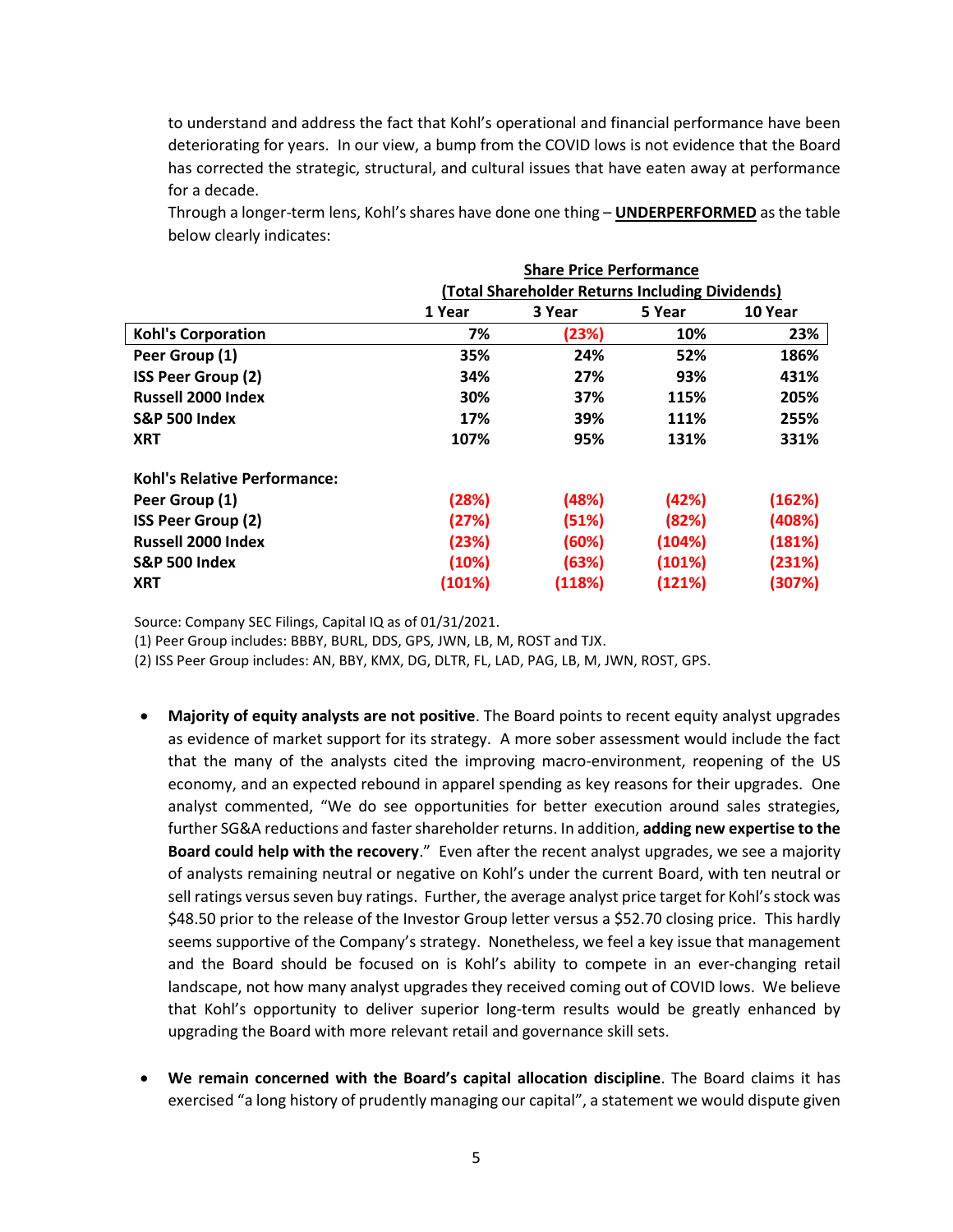nearly a decade of deteriorating returns on invested capital (ROIC). We are concerned over the Board's past performance in capital allocation and their lack of critical expertise in this area. While the Investor Group is excited about the potential of the Sephora partnership and believe it can be a good investment, execution will be key. Unfortunately, this Company does not have a strong track record of successfully implementing ROIC-enhancing initiatives. Despite spending \$6.6 billion in capital expenditures since 2011, the Company's sales have remained flat, margins have declined and operating profits have declined by 44% as of the end of 2020. We feel that a Board with relevant retail expertise and capital markets experience can help guide the Company's capital allocation more strategically and efficiently as opposed to what appears to be a desperate "try anything" approach.

• **We disagree that the Company has properly aligned pay for performance.** We are disappointed by Kohl's assertion that "our executive compensation programs are directly linked to corporate performance with the objective of increasing long-term shareholder value." In what the Investor Group considers one of the largest indictments of the Board performance, the long-term incentive plan goals set by the Board for fiscal years 2017 through 2019 implied that executives could receive target bonuses (100% of base) with average annual sales and average annual adjusted net income 2% and 23% below 2016 levels, respectively. This is truly appalling to us. As a result of this "pay for underperformance" plan, executives were granted the maximum threshold performance share unit award (200% of base) for 2017-2019 despite an increase in 3-year cumulative sales of less than 1% and a decline in 3-year cumulative net income of -12% (both compared to the 2014-2016 cumulative period, after adjusting for the reduction in corporate tax rates in 2017). In total, Michelle Gass was paid nearly \$34 million over the 2017-2019 period, near the maximum allowable, during a period in which adjusted operating income declined by 11%.

The Board claims our efforts to refresh the Board will disrupt their momentum. However, based on the Company's historical underperformance, we fear history will repeat itself in a series of failed initiatives and result in Kohl's continuing to miss the mark with its customers, culminating with shareholders continuing to suffer subpar long-term returns. We are offering an opportunity for Kohl's shareholders to select a Board committed to creating value for all shareholders. Shareholders deserve to have a Board with strong, relevant retail, capital allocation and governance expertise that will better support management to make Kohl's an industry leader and an attractive investment again.

# **About Macellum**

Macellum Advisors GP, LLC, together with its affiliates (collectively, "Macellum") have substantial experience investing in consumer and retail companies and assisting such companies in improving their long-term financial and stock price performance. Macellum's historical investments include: Collective Brands, GIII Apparel Group, Hot Topic, Charming Shoppes and Warnaco, among other companies. Macellum prefers to constructively engage with management to improve its governance and performance for the benefit of all stockholders, as we did with Perry Ellis. However, when management is entrenched, Macellum has run successful proxy contests to effectuate meaningful change, including at The Children's Place Inc., Christopher & Banks Corporation, Citi Trends, Inc. and most recently at Bed Bath and Beyond Inc.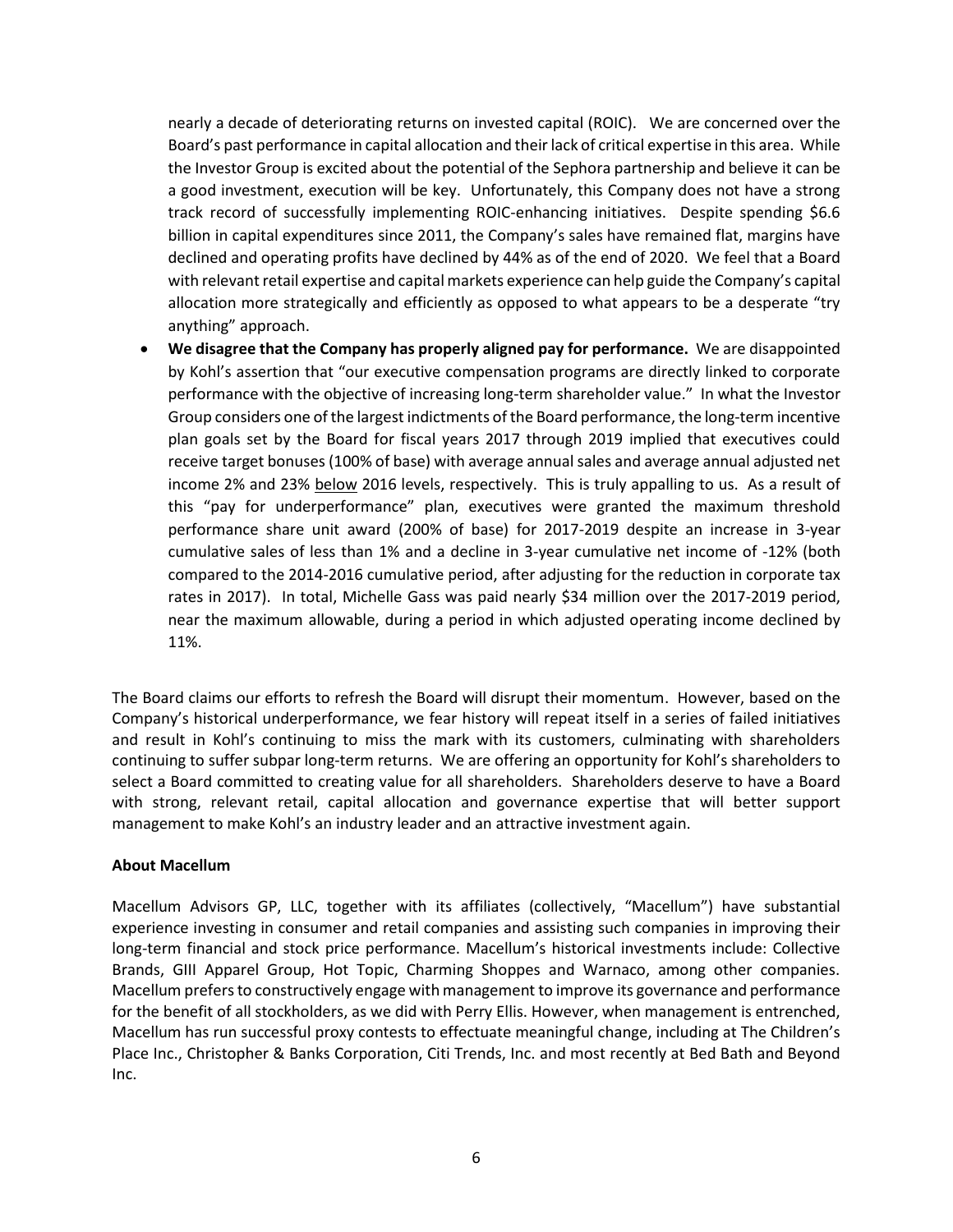### **About Ancora**

Ancora Holdings, Inc. is an employee owned, Cleveland, Ohio based holding company which wholly owns four separate and distinct SEC Registered Investment Advisers and a broker dealer. Ancora Advisors LLC specializes in customized portfolio management for individual investors, high net worth investors, investment companies (mutual funds), and institutions such as pension/profit sharing plans, corporations, charitable & "Not-for Profit" organizations, and unions. Ancora Family Wealth Advisors, LLC is a leading, regional investment and wealth advisor managing assets on behalf families and high net-worth individuals. Ancora Alternatives LLC specializes in pooled investments (hedge funds/investment limited partnerships). Ancora Retirement Plan Advisors, Inc. specializes in providing non-discretionary investment guidance for small and midsize employer sponsored retirement plans. Inverness Securities, LLC is a FINRA registered Broker Dealer.

### **About Legion Partners**

Legion Partners is a value-oriented investment manager based in Los Angeles, with a satellite office in Sacramento, CA. Legion Partners seeks to invest in high-quality businesses that are temporarily trading at a discount, utilizing deep fundamental research and long-term shareholder engagement. Legion Partners manages a concentrated portfolio of North American small-cap equities on behalf of some of the world's largest institutional and HNW investors.

### **About 4010 Capital**

4010 Capital is a value-oriented investment manager with substantial experience investing in the consumer discretionary sector. 4010 Capital employs comprehensive fundamental analysis to invest in companies which it believes are trading at a discount to intrinsic value and have a pathway to improving operating performance.

# **Contacts**

Media: Sloane & Company Dan Zacchei / Joe Germani dzacchei@sloanepr.com / jgermani@sloanepr.com

Investor: John Ferguson / Joe Mills Saratoga Proxy Consulting LLC (212) 257-1311 info@saratogaproxy.com

# **CERTAIN INFORMATION CONCERNING THE PARTICIPANTS**

Macellum Badger Fund, LLC, a Delaware limited partnership ("Macellum Badger"), Legion Partners Holdings, LLC, a Delaware limited liability company ("Legion Partners Holdings") Ancora Holdings, Inc., an Ohio corporation ("Ancora Holdings") and 4010 Capital, LLC, a Delaware limited liability company ("4010 Capital"), together with the other participants named herein, intend to file a preliminary proxy statement and accompanying WHITE proxy card with the Securities and Exchange Commission ("SEC") to be used to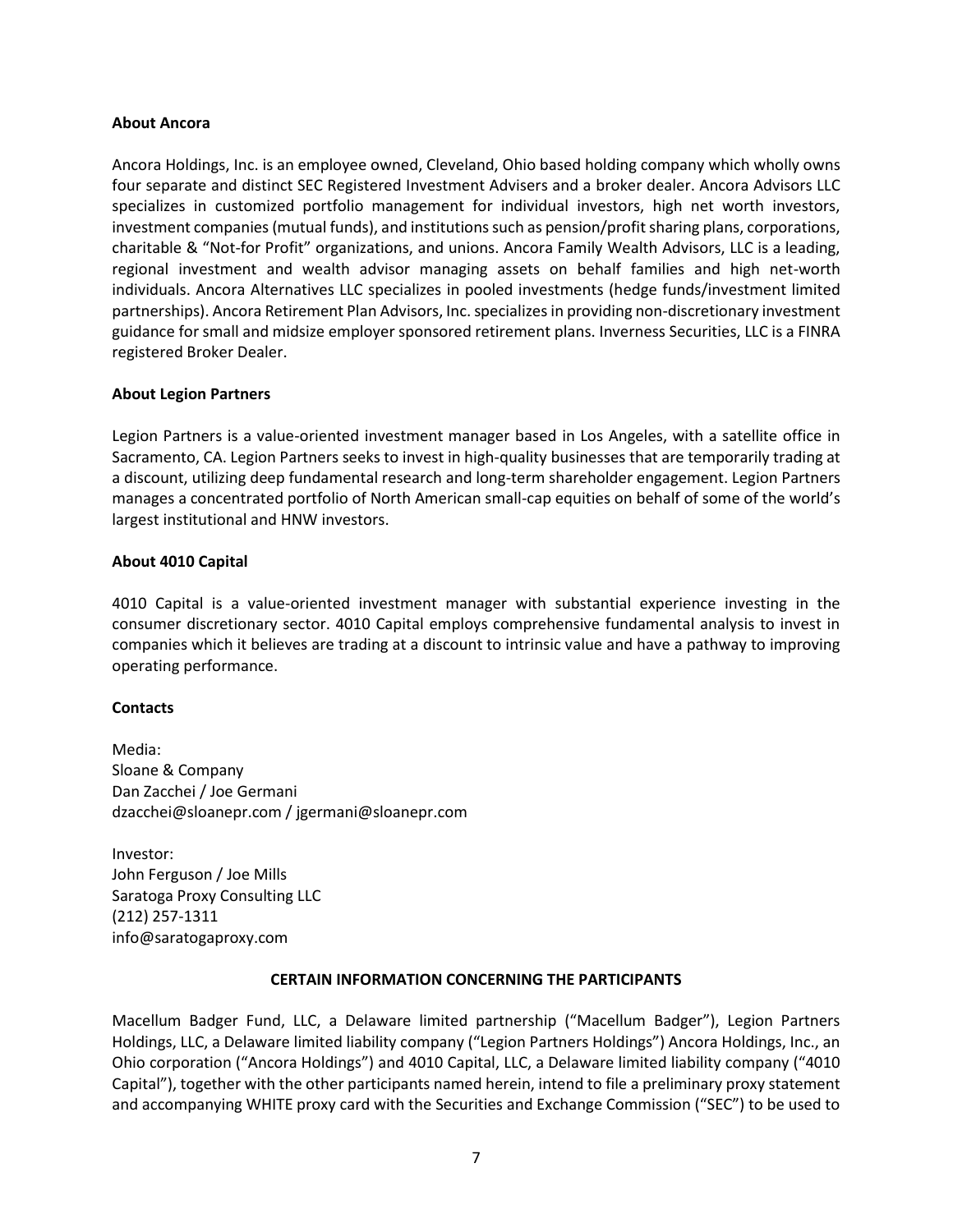solicit votes for the election of its slate of highly-qualified director nominees at the 2021 annual meeting of shareholders of Kohl's Corporation, a Wisconsin corporation (the "Company").

MACELLUM BADGER, LEGION PARTNERS HOLDINGS, ANCORA HOLDINGS AND 4010 CAPITAL STRONGLY ADVISE ALL SHAREHOLDERS OF THE COMPANY TO READ THE PROXY STATEMENT AND OTHER PROXY MATERIALS AS THEY BECOME AVAILABLE BECAUSE THEY WILL CONTAIN IMPORTANT INFORMATION. SUCH PROXY MATERIALS WILL BE AVAILABLE AT NO CHARGE ON THE SEC'S WEB SITE AT HTTP://WWW.SEC.GOV. IN ADDITION, THE PARTICIPANTS IN THIS PROXY SOLICITATION WILL PROVIDE COPIES OF THE PROXY STATEMENT WITHOUT CHARGE, WHEN AVAILABLE, UPON REQUEST. REQUESTS FOR COPIES SHOULD BE DIRECTED TO THE PARTICIPANTS' PROXY SOLICITOR.

The participants in the proxy solicitation are anticipated to be Macellum Badger, Macellum Badger Fund II, LP, a Delaware limited partnership ("Macellum Badger II"), Macellum Advisors, LP, a Delaware limited partnership ("Macellum Advisors"), Macellum Advisors GP, LLC, a Delaware limited liability company ("Macellum GP"), Jonathan Duskin, Legion Partners Holdings, Legion Partners, L.P. I, a Delaware limited partnership ("Legion Partners I"), Legion Partners, L.P. II, a Delaware limited partnership ("Legion Partners II"), Legion Partners Special Opportunities, L.P. XV, a Delaware limited partnership ("Legion Partners Special XV"), Legion Partners, LLC, a Delaware limited liability company ("Legion LLC"), Legion Partners Asset Management, LLC, a Delaware limited liability company ("Legion Partners Asset Management"), Christopher S. Kiper, Raymond T. White, Ancora Holdings, Ancora Catalyst Institutional, LP, a Delaware limited partnership ("Ancora Catalyst Institutional"), Ancora Catalyst, LP, a Delaware limited partnership ("Ancora Catalyst"), Ancora Merlin, LP, a Delaware limited partnership ("Ancora Merlin"), Ancora Merlin Institutional, LP, a Delaware limited partnership ("Ancora Merlin Institutional"), Ancora Catalyst SPV I LP Series M ("Ancora SPV I Series M"), a series of Ancora Catalyst SPV I LP, a Delaware limited partnership ("Ancora SPV I"), Ancora Catalyst SPV I LP Series N, a series of Ancora SPV I ("Ancora SPV I Series N"), Ancora Catalyst SPV I LP Series O, a series of Ancora SPV I ("Ancora SPV I Series O"), Ancora Catalyst SPV I LP Series P, a series of Ancora SPV I ("Ancora SPV I Series P"), Ancora Catalyst SPV I SPC Ltd Segregated Portfolio G, a Cayman Islands segregated portfolio company ("Ancora Segregated Portfolio G"), Ancora Advisors, LLC, a Nevada limited liability company ("Ancora Advisors"), Ancora Alternatives LLC, an Ohio limited liability company ("Ancora Alternatives"), Ancora Family Wealth Advisors, LLC, an Ohio limited liability company ("Ancora Family Wealth"), The Ancora Group Inc., an Ohio corporation ("Ancora Inc."), Inverness Holdings, LLC, a Delaware limited liability company ("Inverness Holdings"), Frederick DiSanto, 4010 Partners, LP, a Delaware limited partnership ("4010 Partners"), 4010 Capital, LLC, a Delaware limited liability company ("4010 Capital"), 4010 General Partner, LLC, a Delaware limited liability company ("4010 General Partner"), Steven E. Litt, Marjorie L. Bowen, James T. Corcoran, David A. Duplantis, Margaret L. Jenkins, Jeffrey A. Kantor, Thomas A. Kingsbury, Margenett Moore-Roberts and Cynthia S. Murray.

As of the date hereof, Macellum Badger directly beneficially owns 273,611 shares of Common Stock, par value \$0.01 par value per share, of the Company (the "Common Stock"), including 56,400 shares underlying long call options currently exercisable and 1,000 shares in record name. As of the date hereof, Macellum Badger II directly beneficially owns 8,443,121 shares of Common Stock including 1,943,600 shares underlying long call options currently exercisable. As the investment manager of Macellum Badger and Macellum Badger II, Macellum Advisors may be deemed to beneficially own the 273,611 shares of Common Stock beneficially directly owned by Macellum Badger, including 56,400 shares underlying long call options currently exercisable and 8,443,121 shares of Common Stock beneficially owned directly by Macellum Badger II, including 1,943,600 shares underlying long call options currently exercisable. As the general partner of Macellum Badger, Macellum Badger II and Macellum Advisors, Macellum GP may be deemed to beneficially own the 273,611 shares of Common Stock beneficially owned directly by Macellum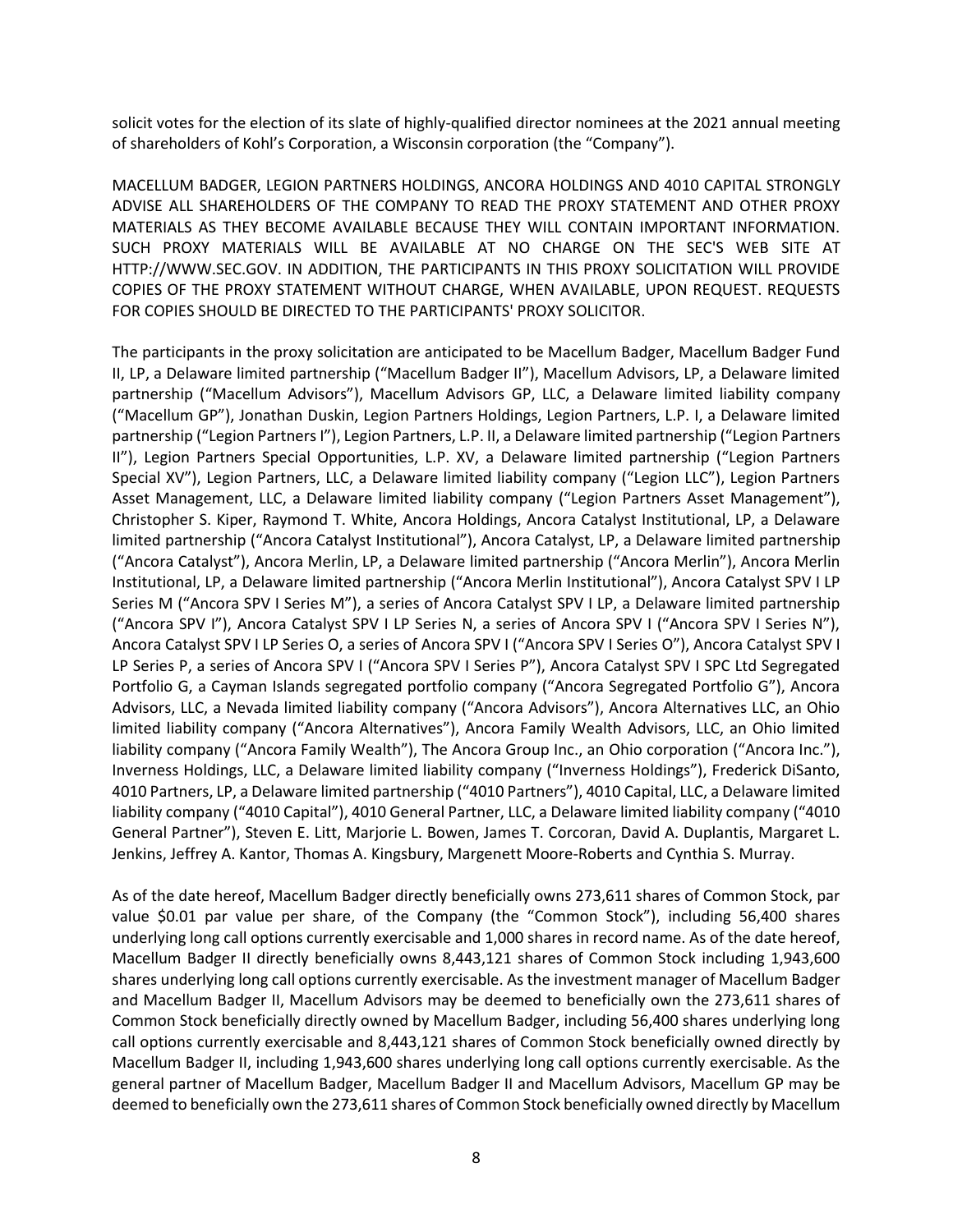Badger, including 56,400 shares underlying long call options currently exercisable and 8,443,121 shares of Common Stock beneficially owned directly by Macellum Badger II, including 1,943,600 shares underlying long call options currently exercisable. As the sole member of Macellum GP, Mr. Duskin may be deemed to beneficially own the 273,611 shares of Common Stock beneficially owned directly by Macellum Badger, including 56,400 shares underlying long call options currently exercisable and 8,443,121 shares of Common Stock beneficially owned directly by Macellum Badger II, including 1,943,600 shares underlying long call options currently exercisable.

As of the date hereof, Legion Partners I directly beneficially owns 1,891,990 shares of Common Stock, including 567,900 shares underlying long call options, Legion Partners II directly beneficially owns 111,360 shares of Common Stock, including 43,000 shares underlying long call options, Legion Partners Special XV directly beneficially owns 108,400 shares of Common Stock, including 25,900 shares underlying long call options, and Legion Partners Holdings directly beneficially owns 100 shares of common stock of the Company in record name and as the sole member of Legion Partners Asset Management and sole member of Legion LLC, Legion Partners Holdings may also be deemed to beneficially own the 1,891,990 shares of Common Stock beneficially owned directly by Legion Partners I, including 567,900 shares underlying long call options, 111,360 shares of Common Stock beneficially owned directly by Legion Partners II, including 43,000 shares underlying long call options, and 108,400 shares of Common Stock beneficially owned directly by Legion Partners Special XV, including 25,900 shares underlying long call options. As the general partner of each of Legion Partners I and Legion Partners II and co-general partner of Legion Partners Special XV, Legion LLC may be deemed to beneficially own the 1,891,990 shares of Common Stock beneficially owned directly by Legion Partners I, including 567,900 shares underlying long call options, 111,360 shares of Common Stock beneficially owned directly by Legion Partners II, including 43,000 shares underlying long call options, and 108,400 shares of Common Stock beneficially owned directly by Legion Partners Special XV, including 25,900 shares underlying long call options. As the investment advisor of each of Legion Partners I, Legion Partners II and Legion Partners Special XV, Legion Partners Asset Management may be deemed to beneficially own the 1,891,990 shares of Common Stock beneficially owned directly by Legion Partners I, including 567,900 shares underlying long call options, 111,360 shares of Common Stock beneficially owned directly by Legion Partners II, including 43,000 shares underlying long call options, and 108,400 shares of Common Stock beneficially owned directly by Legion Partners Special XV, including 25,900 shares underlying long call options. As a managing director of Legion Partners Asset Management and managing member of Legion Partners Holdings, Mr. Kiper may be deemed to beneficially own the 1,891,990 shares of Common Stock beneficially owned directly by Legion Partners I, including 567,900 shares underlying long call options, 111,360 shares of Common Stock beneficially owned directly by Legion Partners II, including 43,000 shares underlying long call options, and 108,400 shares of Common Stock beneficially owned directly by Legion Partners Special XV, including 25,900 shares underlying long call options and 100 shares of Common Stock beneficially owned directly by Legion Partners Holdings. As a managing director of Legion Partners Asset Management and managing member of Legion Partners Holdings, Mr. White may be deemed to beneficially own the 1,891,990 shares of Common Stock beneficially owned directly by Legion Partners I, including 567,900 shares underlying long call options, 111,360 shares of Common Stock beneficially owned directly by Legion Partners II, including 43,000 shares underlying long call options, and 108,400 shares of Common Stock beneficially owned directly by Legion Partners Special XV, including 25,900 shares underlying long call options and 100 shares of Common Stock beneficially owned directly by Legion Partners Holdings.

As of the date hereof, Ancora Catalyst Institutional directly beneficially owns 553,445 shares of Common Stock, including 113,200 shares underlying long call options. As of the date hereof, Ancora Catalyst directly beneficially owns 43,867 shares of Common Stock, including 9,600 shares underlying long call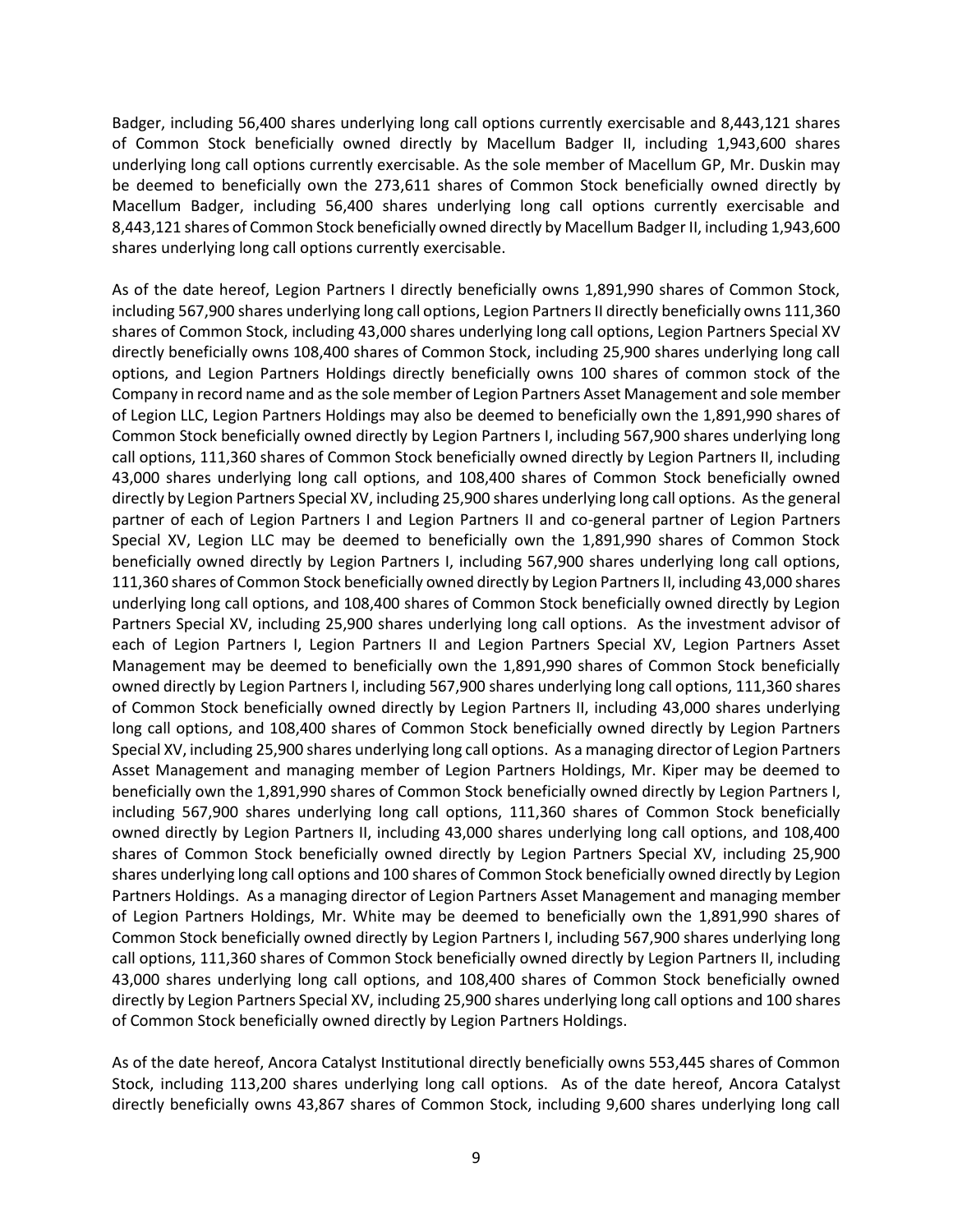options. As of the date hereof, Ancora Merlin Institutional directly beneficially owns 549,030 shares of Common Stock, including 113,200 shares underlying long call options. As of the date hereof, Ancora Merlin directly beneficially owns 48,283 shares of Common Stock, including 9,600 shares underlying long call options. As of the date hereof, Ancora SPV I Series M directly beneficially owns 601,401 shares of Common Stock, including 116,800 shares underlying long call options. As of the date hereof, Ancora SPV I Series N directly beneficially owns 424,050 shares of Common Stock, including 80,800 shares underlying long call options. As of the date hereof, Ancora SPV I Series O directly beneficially owns 417,670 shares of Common Stock, including 79,600 shares underlying long call options. As of the date hereof, Ancora SPV I Series P directly beneficially owns 423,820 shares of Common Stock, including 85,200 shares underlying long call options. As of the date hereof, Ancora Segregated Portfolio G directly beneficially owns 592,000 shares of Common Stock, including 122,000 shares underlying long call options. As of the date hereof, 422,259 shares of Common Stock were held in a certain managed account for which Ancora Advisors serves as the investment adviser to (the "Ancora Advisors SMA"), including 103,800 shares underlying long call options. As of the date hereof, 7,198 shares of Common Stock were held in a certain managed account for which Ancora Family Wealth serves as the investment advisor of certain separately managed accounts (the "SMAs"). As the investment adviser to the Ancora Advisors SMA, Ancora Advisors may be deemed to beneficially own the 422,259 shares of Common Stock held in the Ancora Advisors SMA, including 103,800 shares underlying long call options. As the investment adviser to each of Ancora Catalyst Institutional, Ancora Catalyst, Ancora Merlin, Ancora Merlin Institutional, Ancora SPV I Series M, Ancora SPV I Series N, Ancora SPV I Series O,Ancora SPV I Series P, and Ancora Segregated Portfolio G, Ancora Alternatives may be deemed to beneficially own the 553,445 shares of Common Stock beneficially owned directly by Ancora Catalyst Institutional, including 113,200 shares underlying long call options, 43,867 shares of Common Stock beneficially owned directly by Ancora Catalyst, including 9,600 shares underlying long call options, 48,283 shares of Common Stock beneficially owned directly by Ancora Merlin, including 9,600 shares underlying long call options, 549,030 shares of Common Stock beneficially owned directly by Ancora Merlin Institutional, including 113,200 shares underlying long call options, 601,401 shares of Common Stock beneficially owned directly by Ancora SPV I Series M, including 116,800 shares underlying long call options, 424,050 shares of Common Stock beneficially owned directly by Ancora SPV I Series N, including 80,800 shares underlying long call options, 417,670 shares of Common Stock beneficially owned directly by Ancora SPV I Series O, including 79,600 shares underlying long call options, 423,820 shares of Common Stock beneficially owned directly by Ancora SPV I Series P, including 85,200 shares underlying long call options and 592,000 shares of Common Stock beneficially owned directly by Ancora Segregated Portfolio G, including 122,000 shares underlying long call options. As the investment adviser to the SMAs, Ancora Family Wealth may be deemed to beneficially own the 7,198 shares of Common Stock held in the SMAs. As the sole member of Ancora Advisors, Ancora Inc. may be deemed to beneficially own the 422,259 shares of Common Stock held in the Ancora Advisors SMA, including 103,800 Shares underlying long call options currently exercisable. As the sole member of Ancora Family Wealth, Inverness Holdings may be deemed to beneficially own the 7,198 shares of Common Stock held in Ancora Family Wealth. As the sole member of each of Ancora Alternatives and Inverness Holdings and the sole shareholder of Ancora Inc., Ancora Holdings may be deemed to beneficially own the 553,445 shares of Common Stock beneficially owned directly by Ancora Catalyst Institutional, including 113,200 shares underlying long call options, 43,867 shares of Common Stock beneficially owned directly by Ancora Catalyst, including 9,600 shares underlying long call options, 48,283 shares of Common Stock beneficially owned directly by Ancora Merlin, including 9,600 shares underlying long call options, 549,030 shares of Common Stock beneficially owned directly by Ancora Merlin Institutional, including 113,200 shares underlying long call options, 601,401 shares of Common Stock beneficially owned directly by Ancora SPV I Series M, including 116,800 shares underlying long call options, 424,050 shares of Common Stock beneficially owned directly by Ancora SPV I Series N, including 80,800 shares underlying long call options,